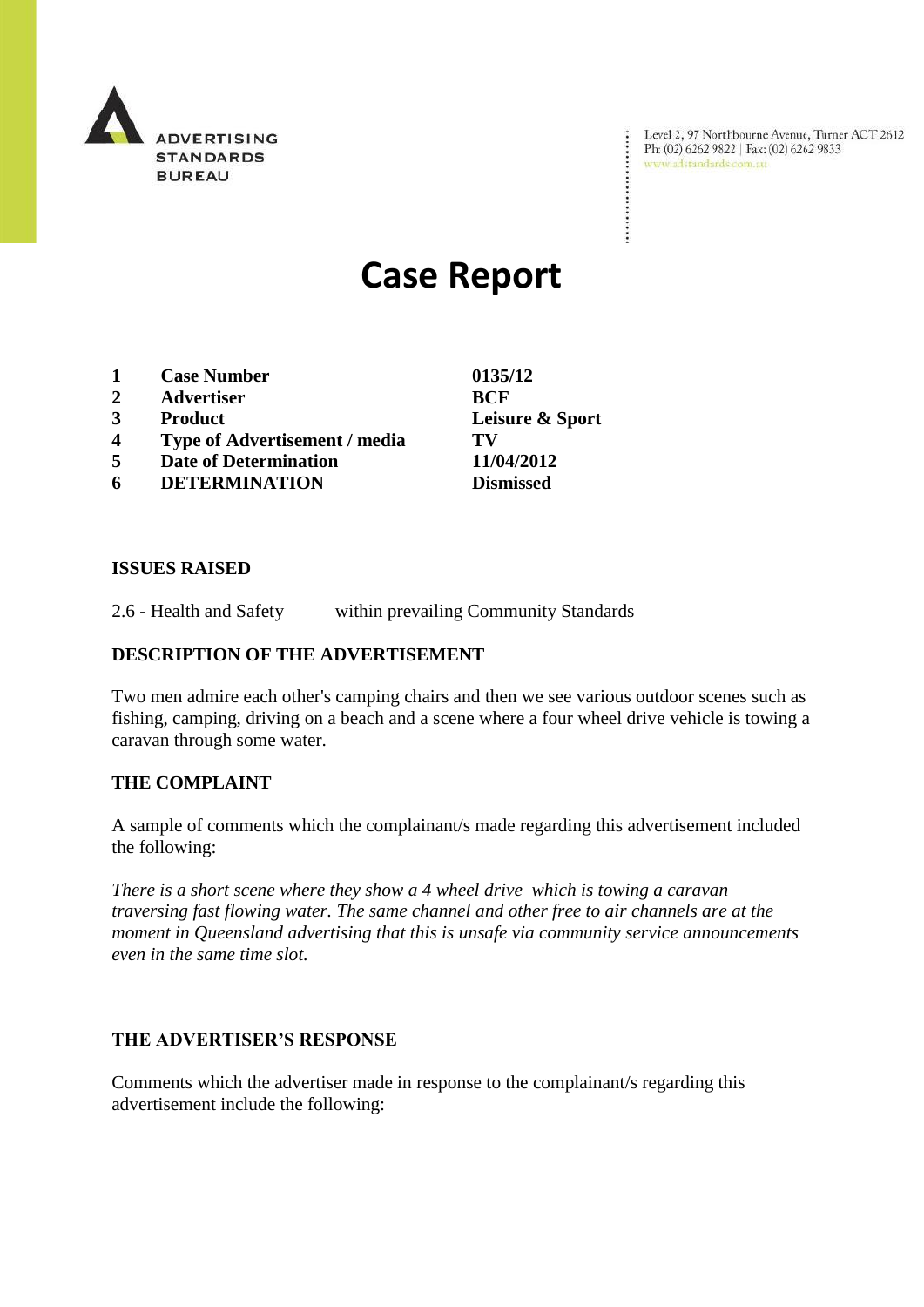*In regard to advertising complaint reference 0135/12, BCF Australia expresses the wish to respond to the complaint raised under Section 2 of the AANA Advertiser Code of Ethics for review by the Advertising Standards Board.*

*BCF Australia has taken the liberty to interpret the above complaint in order to correctly respond to the advertisement of concern.*

*The specific section of the advertisement whereby a well equipped four-wheel drive, towing a similarly well equipped caravan across a barrage in Northern Australia is suggested to be the scene under review.*

*To dissect this scene in some detail, a number of elements are in play that clearly do not support any depiction of reckless driving or dangerous behavior.*

*1) The depth of the water is suggested to be in no way dangerous and is suggested to be between 15-30cm deep. In this case it a highly modified four wheel drive would have a fording depth of approximately 70cm, well within the safe operating limits of the vehicle 2) The current of the water is suggested in the complaint to be fast flowing. This claim is disputed as the water has minimal flow and is well within an acceptable risk level for vehicles and drivers of all abilities.*

*3) The road depicted in the scene is a typical Northern Australia road that is used by vehicles of all types in similar conditions. While there is no disputing that any road with water covering it should be handled with caution, this particular scenario, on major road, was not closed by authorities, was in the dry season, and was in a very useable and typical state or repair.*

*BCF suggests that the advertisement is inline within the AANA code of ethics as it is expected that the campaign is in line with community and Government standards that a reasonable person would not have grounds for complaint as it does not display any notion of negligent driving*

## **THE DETERMINATION**

The Advertising Standards Board ("Board") considered whether this advertisement breaches Section 2 of the Advertiser Code of Ethics (the "Code").

The Board noted the complainant's concern that the advertisement depicts a four wheel drive vehicle towing a caravan through fast flowing water.

The Board reviewed the advertisement and noted the advertiser's response.

The Board considered whether the advertisement was in breach of Section 2.6 of the Code. Section 2.6 of the Code states: "Advertising or Marketing Communications shall not depict material contrary to Prevailing Community Standards on health and safety".

The Board noted that in the scene where the car tows a caravan through water the water is still and barely reaches the wheel rims of the vehicles. Whilst the Board noted the importance of the community service announcements regarding the potential dangers of driving through fast flowing and/or deep water, the Board considered that in this instance the water is clearly safe to drive through and the advertisement is not encouraging or condoning